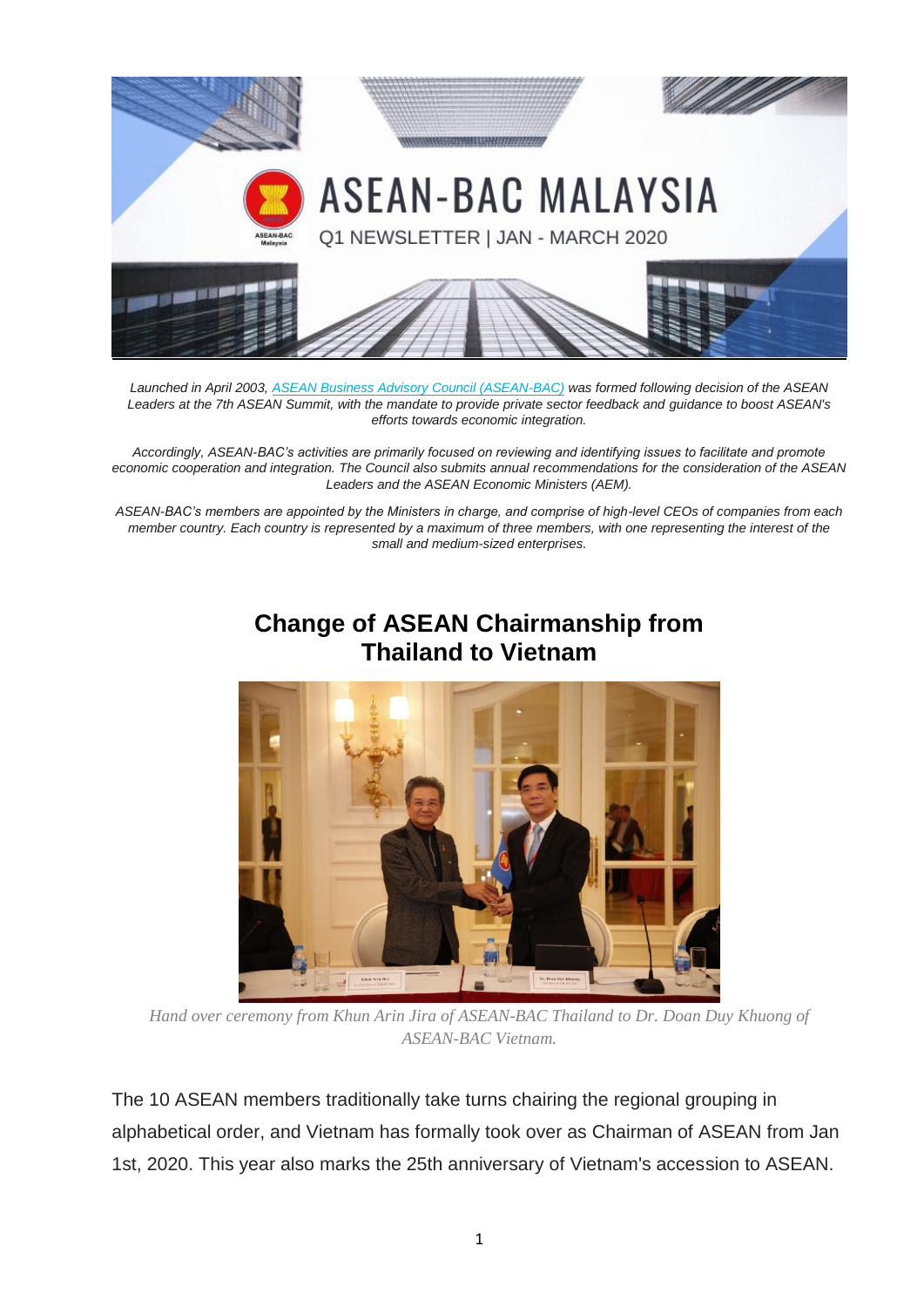According to Dr. Doan Duy Khuong, Chairman of ASEAN-BAC Vietnam, the main theme of ASEAN-BAC 2020 this year is "Digital ASEAN for sustainable development", following the theme of ASEAN-BAC 2019 "Empowering ASEAN 4.0", emphasizing the impact of the digital age; linking the economic development with the social development: sustainable and inclusive. The theme also represents the pioneering of the business community: innovation, creativity, the responsibility for the sustainable development of the region.

"In particular, the main focus is to support and get prepared for the micro-small and medium enterprises (MSMEs), the main economic drivers of ASEAN countries, to be ready to cope with the opportunities and challenges coming from the digital era and rapid change of business environment, to develop stronger and more sustainable. Supporting the digital transformation of MSMEs will also provide the equal opportunities for vulnerable groups such as women, young entrepreneurs, the poor, etc., and put people at the center, promote innovation and inclusive growth, so that no one will be left behind. These are also the goals of the ASEAN Digital Startup Legacy Project hosted by ASEAN-BAC in 2020" said by Mr. Pham Dinh Doan, Member of ASEAN-BAC Vietnam.

Click HERE for more info on ASEAN 2020 Vietnam's Chairmanship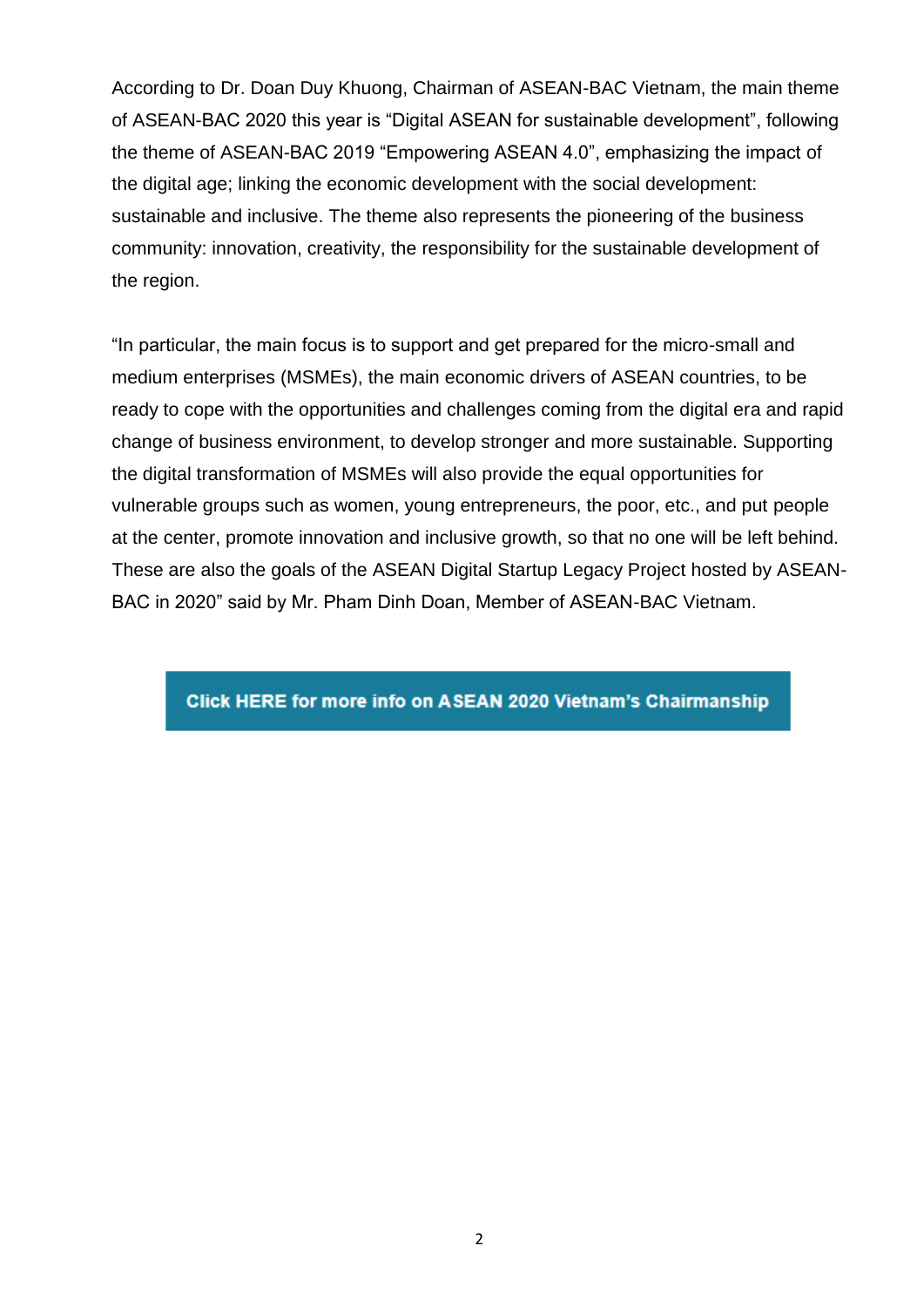# **26th ASEAN Economic Ministers Retreat**

March 10th | Da Nang, Vietnam

Vietnam's 12 priorities as ASEAN Chair in 2020 were approved by other member countries at the 26th ASEAN Economic Ministers (AEM) Retreat and the ASEAN Business Advisory Council (ASEAN-BAC) Consultation Meeting on 10<sup>th</sup> of March 2020.

Member countries also agreed 62 measures to be prioritised in the ASEAN Agenda 2020. They included commodities commercialisation, facilitation of trade and skillful worker movement, one-stop shop ASEAN policies, the investment environment, competition policies, consumer protection, intellectual co-operation, electronic trade and boosting the role of small-medium-sized enterprises, as well as ASEAN globalisation.



*From Left: Mr Gil Gonzales, Executive Director of ASEAN-BAC, Ms Jukhee Hong, Assistant Executive Director of ASEAN-BAC and National Staffer of ASEAN-BAC Malaysia, Dr. Doan Duy Khuong, Chairman of ASEAN-BAC Vietnam, Tran Tuan Anh, Minister of Industry and Trade Vietnam, Pak Bernardino Vega, Chairman of ASEAN-BAC Indonesia, Pak Maspiyono, Council Member of ASEAN-BAC Indonesia and Mr. Musa Adnin, Council Member of ASEAN-BAC Brunei.*

Minister of Trade and Industry Trần Tuấn Anh announced the results of the AEM Retreat and ASEAN-BAC meeting at a press conference.

He said Việt Nam was focused on regional economic integration and connectivity, strengthening partnerships for peace and sustainable development, and enhancing the capacity and operational efficiency of ASEAN.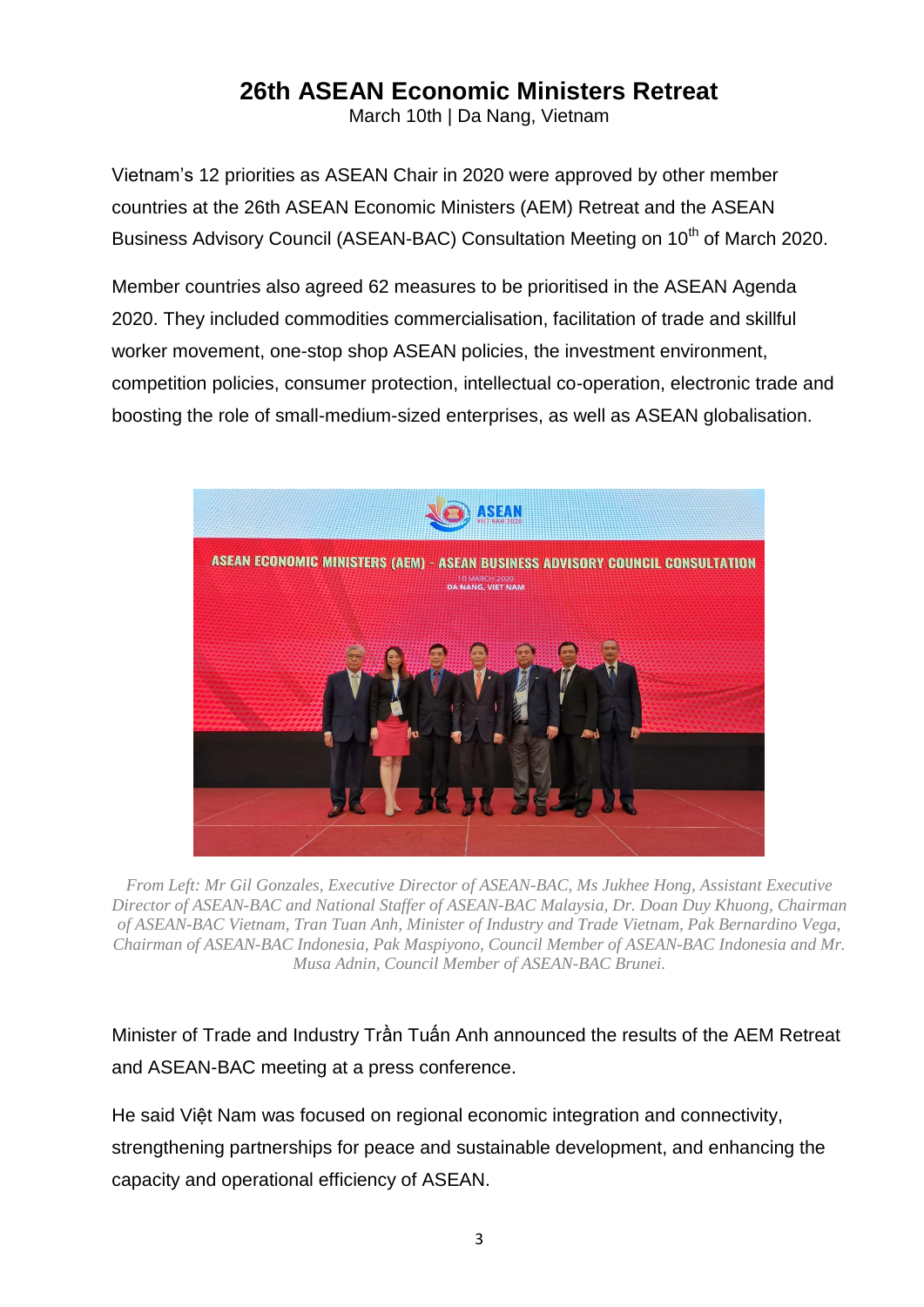"This meeting provided an important chance to discuss the ASEAN Economic Community. Twelve out of the 13 priorities that Việt Nam proposed have been approved," Anh said.

"The meeting once again strongly confirmed the central role of ASEAN in dealing with global challenges and trade tensions as well as threats of epidemics. The spread of COVID-19 has posed a problem for ASEAN, but it has also created opportunities for regional countries," he said.

He said ministers of ASEAN countries also agreed to restructure supply chains to cope with the virus.

"We also discussed how the ASEAN will recover after COVID-19, and the need to build a sustainable growth model while boosting co-operation among ASEAN members and with partners including India, Canada, New Zealand and the UK after Brexit," he said.

Anh also said six recommendations of the 37th High-level Task Force on ASEAN Economic Integration (HLTF-EI) Meeting in Hà Nội on February of 2020 were approved by ministers at the meeting. He said ASEAN ministers focused on restarting negotiations for the ASEAN-India Trade in Goods Agreement (AITIGA) and co-operation with South Korea.

Public-private partnerships were also discussed at the ASEAN-BAC meeting on how to develop businesses. Boosting investment in ASEAN countries through trade and development of medium-and-small sized enterprises was the main focus of initiatives proposed at the ASEAN Business Advisory Council (ASEAN-BAC) Consultation Meeting.

The meeting also raised ideas on business development in the fields of electronic trade, tourism transport and logistics. Speaking at the press conference, ASEAN Secretary-General Lim Jock Hoi highly appreciated the efforts of ministers and representatives of ASEAN member countries.

"Despite the spread of COVID-19, participants worked hard to complete a very important agenda. I believe that economic engagements and negotiations will be finalised by the year end," he said.

Relating to the ASEAN-India negotiations as part of the Regional Comprehensive Economic Partnership (RCEP), the Vietnamese minister said more technical talks were needed to complete the agreement by November.

4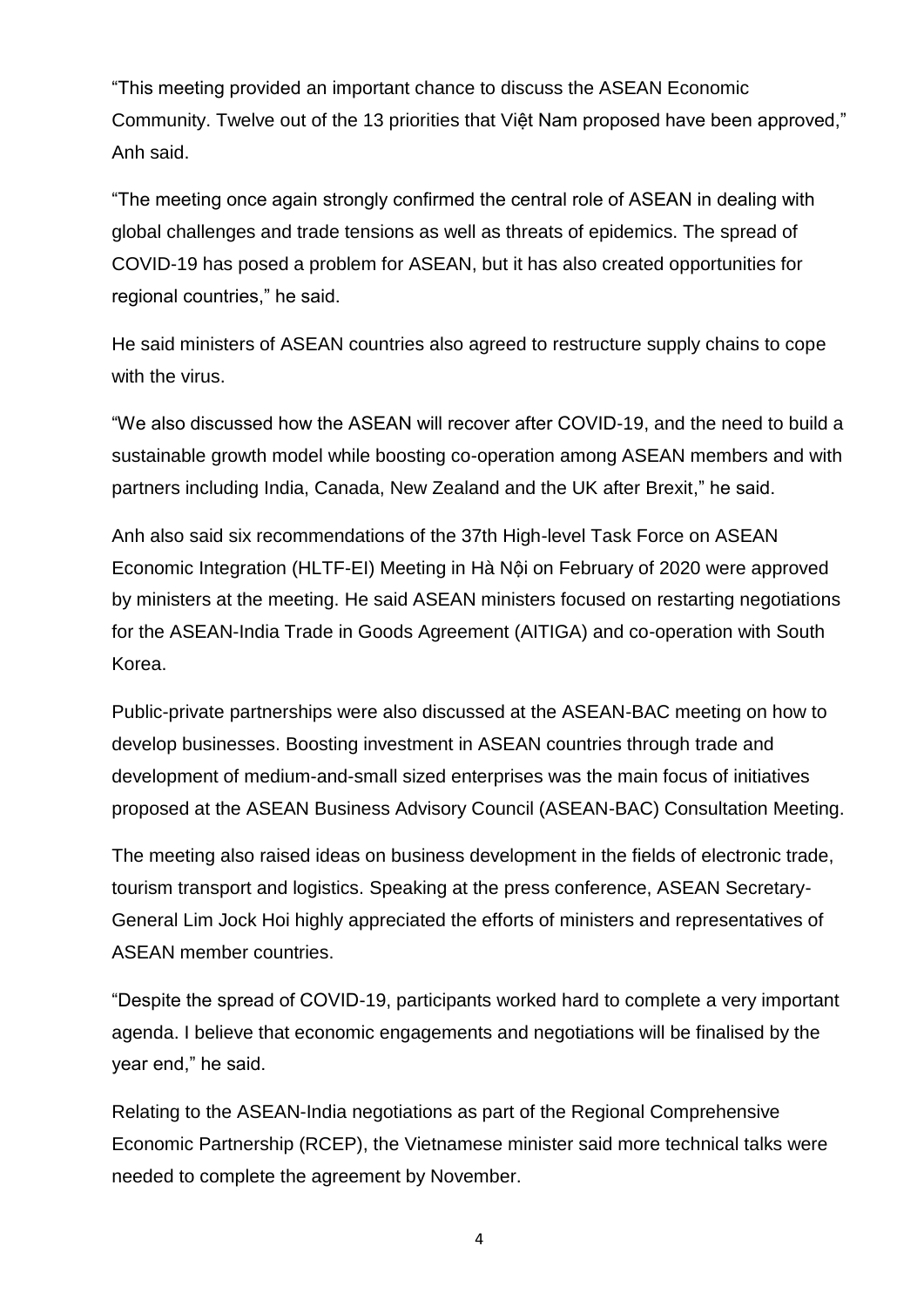Representatives of ASEAN countries also discussed investment service regulations and a flexible open-door market policy among members and partners, including China, Japan, Korea, Australia, India and New Zealand. Ministers of ASEAN countries agreed to boost reforms and create a framework for closer connectivity and co-operation, diversifying supply chains and partnerships.

Participants said legal frameworks needed perfecting to boost the circulation of goods human resources and investment capital. Despite rapid growth in the past decades, the ASEAN economy was only valued at US\$3 trillion per year with 9.1 per cent growth, while commodities trade reached \$700 billion.

The ASEAN Economic Ministers Caucus Meeting on the Regional Comprehensive Economic Partnership (RCEP) was held on 11<sup>th</sup> March 2020.

Source: Vietnam News

### **ASEAN-BAC Malaysia Event**

## **Luncheon Dialogue with Sarawak SMEs**

February 20th | Kuching, Sarawak



*ASEAN-BAC Malaysia Luncheon Dialogue with Sarawak SMEs at the Riverside Majestic Hotel, Kuching, Sarawak.*

ASEAN-BAC Malaysia held a dialogue session with Sarawak SMEs in Kuching on the 20<sup>th</sup> February 2020. The dialogue was attended by about 70 participants, including representatives in Sarawak of SME Corporation, MITI, MATRADE and from the State Economic Planning Unit, a lively discussion followed on the future of business in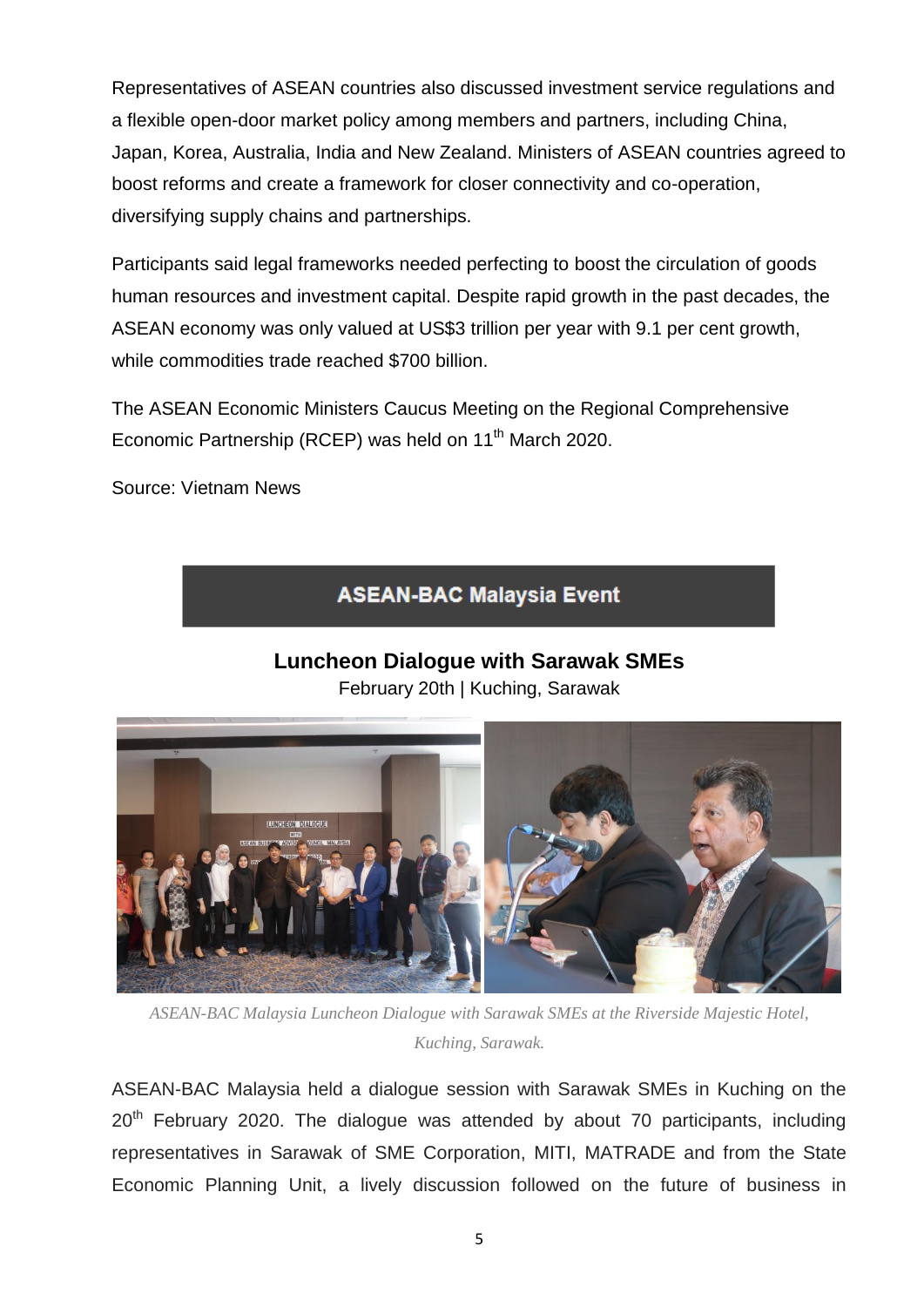Sarawak in an environment of technological change but also from the development of the new Indonesian capital in Kalimantan and of Indonesia in general.

The issue of many existing institutions not engaging and providing sufficient information to business enterprises was raised, as well as that of existing regional arrangements such as BIMP-EAGA (Brunei-Indonesia-Malaysia-Philippines East ASEAN Growth Area) not really being actively driven ahead.



*From Left: Mr. Raja Singham, Council Member of ASEAN-BAC Malaysia & Tuan Haji Ismail Hashim, Director of SME Corp Sarawak.*

The Director of SME Corp Sarawak, Tuan Haji Ismail Hashim made a substantial presentation on SME Corp. and the 177 programmes it has pursued in 2019 with a spend of RM13.8 billion. It was clear there are many opportunities for financing not sufficiently known or taken up by SMEs. Another matter raised was entrepreneur development which it was felt was lacking in Sarawak.

ASEAN-BAC council member, Mr. Raja Singham was able in his presentation to share his experience in building the BAC Education Group into one of the largest private education companies in the region and the guide posts, he argued, which should inform the journey to corporate success. He also offered to share the experiences and resources of his group with budding entrepreneurs from Sarawak.

Mr. Raja Singham is also the Malaysian lead mentor in ASEAN-BAC's ASEAN Mentorship for Entrepreneurs Network (AMEN) programme and has provided the resources of his group to it.

6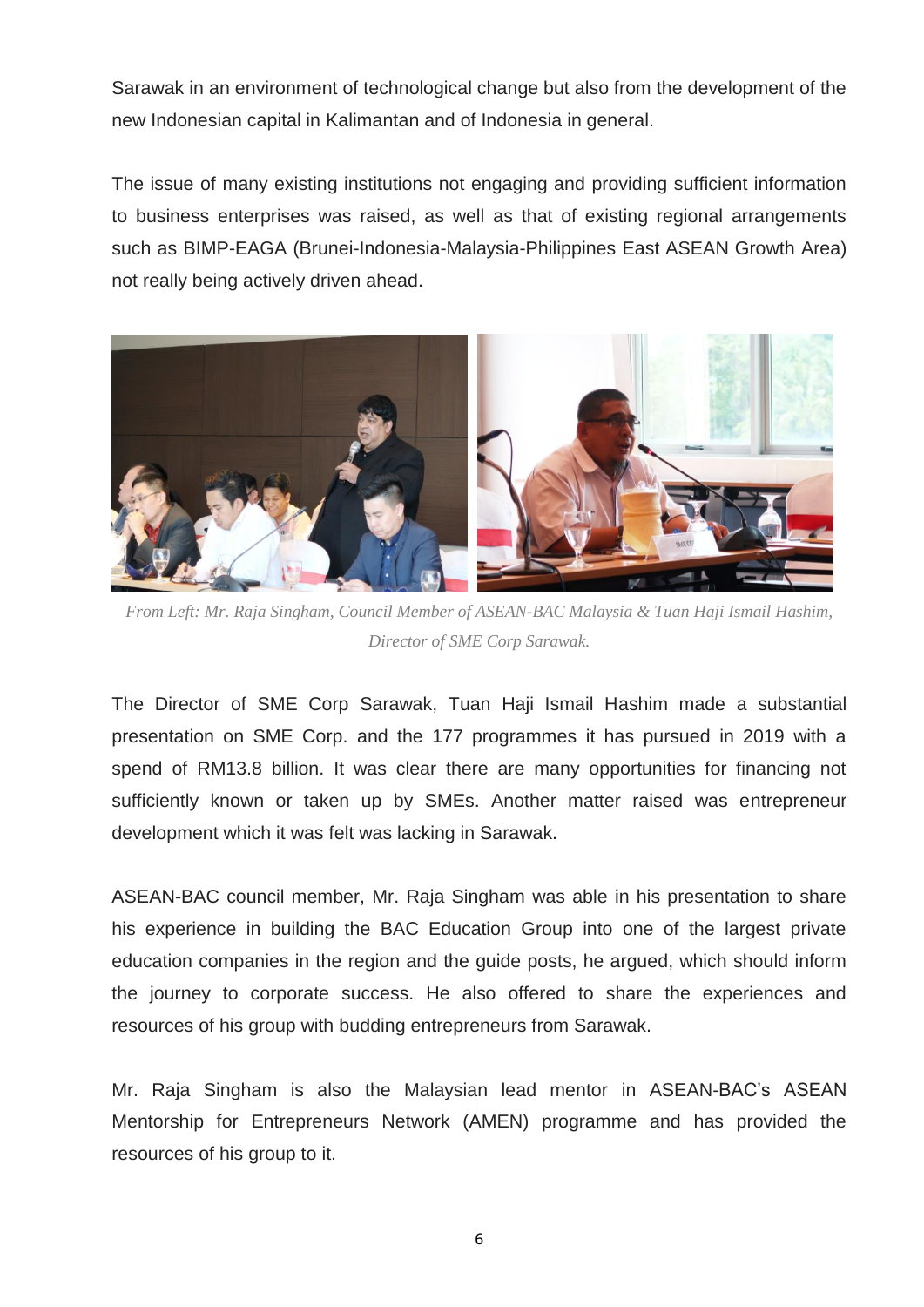Dr. Munir said that many of the issues raised were not strictly within the remit of ASEAN-BAC, but those that were, such as entrepreneurship development which can be partly addressed by the AMEN (ASEAN Mentorship for Entrepreneurs Network) programme, which Mr. Raja Singham is actively involved in.

As a member of the Prime Minister's Economic Action Council (EAC), Dr. Munir also undertook to bring up some of the other issues at the national level.

During the ASEAN-BAC Malaysia Kuching visit, Dr. Munir paid a courtesy call on the Chief Minister of Sarawak Datuk Patinggi Abang Johari Tun Openg where he discussed some national economic issues as well as specific business initiatives that could be made in Sarawak.

He also visited Serba DigitalX in Kota Semarahan, an up and coming incubation centre which has taken up the Sarawak Chief Minister's call for a Digital Sarawak.

Click below to read more on the Media Coverage of ASEAN-BAC Malaysia Luncheon Dialogue :

- 1. [The Star](https://www.thestar.com.my/business/business-news/2020/02/20/asean-bac-malaysia-engages-sarawak-smes)
- 2. [The Edge](https://www.theedgemarkets.com/article/aseanbac-malaysia-holds-dialogue-sarawak-smes)
- 3. [New Straits](https://www.nst.com.my/news/nation/2020/02/567369/asean-bac-continue-its-focus-sme-development-sarawak) Times
- 4. [The Borneo Post](https://www.theborneopost.com/2020/02/21/swak-smes-need-to-evolve-and-expand-market-reach/)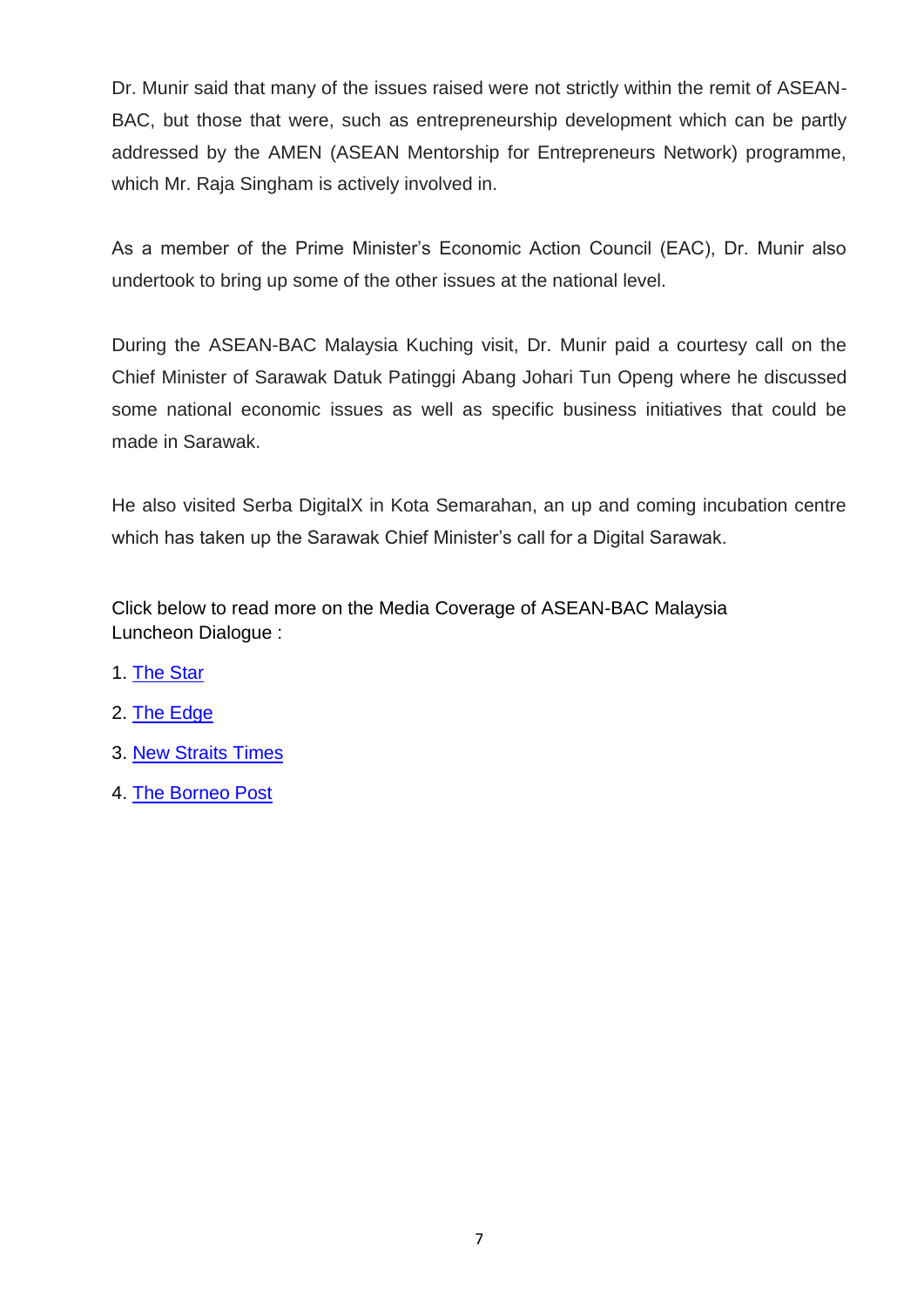## **ASEAN-BAC Malaysia Site Visit**

### **Site Visit to D'Virtual Park**

February 19th | Kota Samarahan, Kuching, Sarawak



*ASEAN-BAC Malaysia Secretariat with Serba DigitalX Members and Crews.*

ASEAN-BAC Malaysia visited the D'Virtual Park by Serba DigitalX in Kota Samarahan, Sarawak on the 19th February 2020.

Serba Dinamik Group Bhd in collaboration of Startup Borneo plans to launch D'Virtual Park, Malaysia's first virtual reality theme park which uses hologram technology next month. The collaboration will provide a huge networking opportunity for start-ups in the digital technology segment.

Tan Sri Munir Majid, Chairman of ASEAN-BAC Malaysia was welcomed by Mr. Abdul Qaiyum, Operation Manager of Serba Dinamik Group Sdn Bhd who is also the Founder of Startup Borneo on the exclusive tour of the nine blocks of three-storey buildings in Kota Samarahan.

The theme park is set to play an important role in digital technology to support the government's agenda in promoting digital economy and the Fourth Industrial Revolution (4IR).

**Click HERE for more info on Serba DigitalX**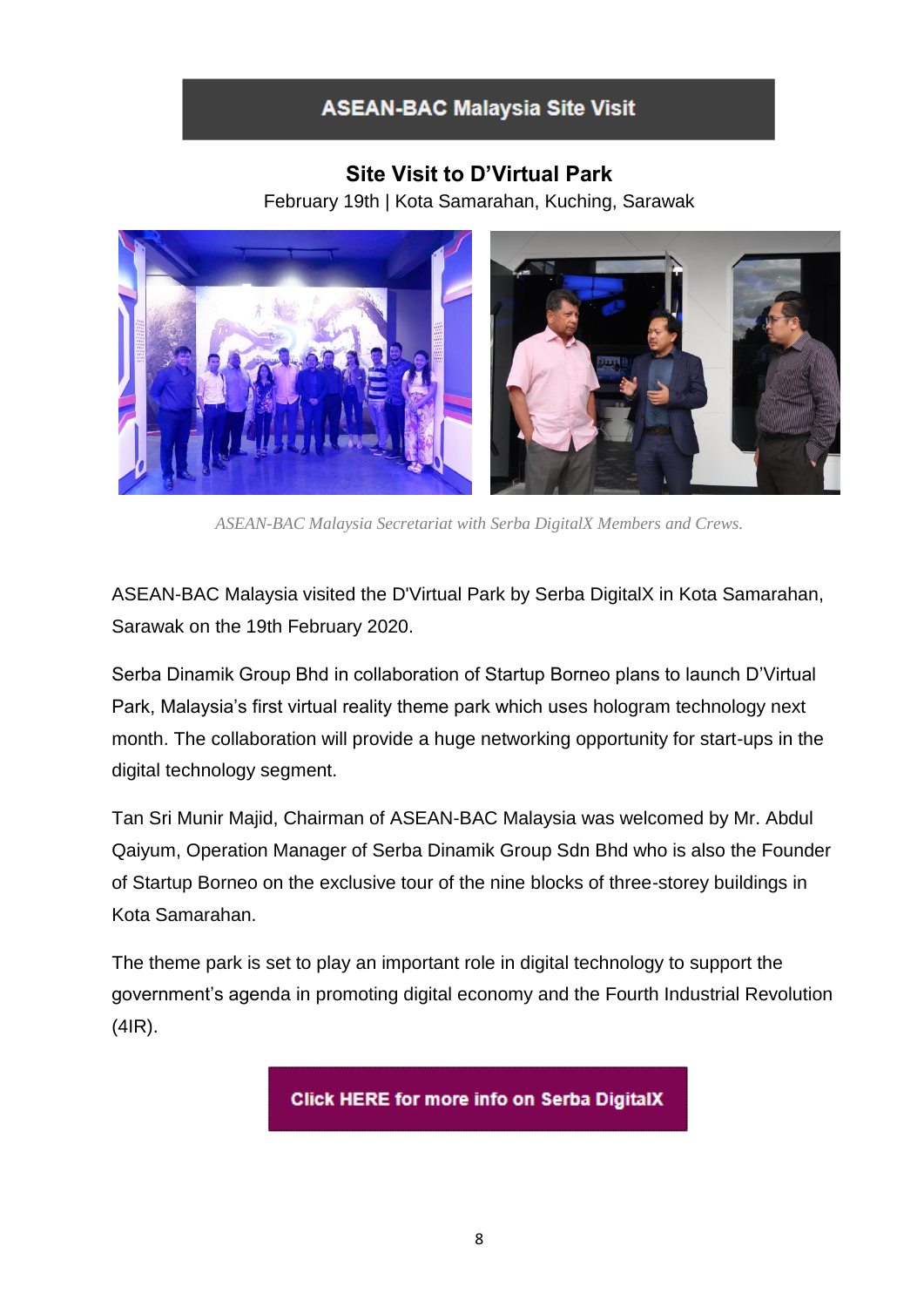## **ASEAN-BAC Meeting**

# **83rd ASEAN-BAC Meeting**

January 9th | Hanoi, Vietnam



*83rd ASEAN-BAC Meeting was chaired by Dr. Doan Duy Khuong of Vietnam and co-chaired by Khun Arin Jira of Thailand*

The 83rd ASEAN-BAC Meeting was held on  $9<sup>th</sup>$  January 2020 at the BRG Legend Hill Golf Resort, Hanoi, Vietnam. The meeting was chaired by Dr. Doan Duy Khuong of Vietnam and co-chaired by Khun Arin Jira of Thailand.

The meeting was filled with discussion on the summary record of the previous meeting, report and assessment of 2019 Thai Chairmanship, 2nd ASEAN Integration Report 2019 (AIR 2019), ABAC Vietnam's Chairmanship updates, status and updates of ABAC Legacy Projects, introduction on ABAC Indonesia's new Council Members and other related matters.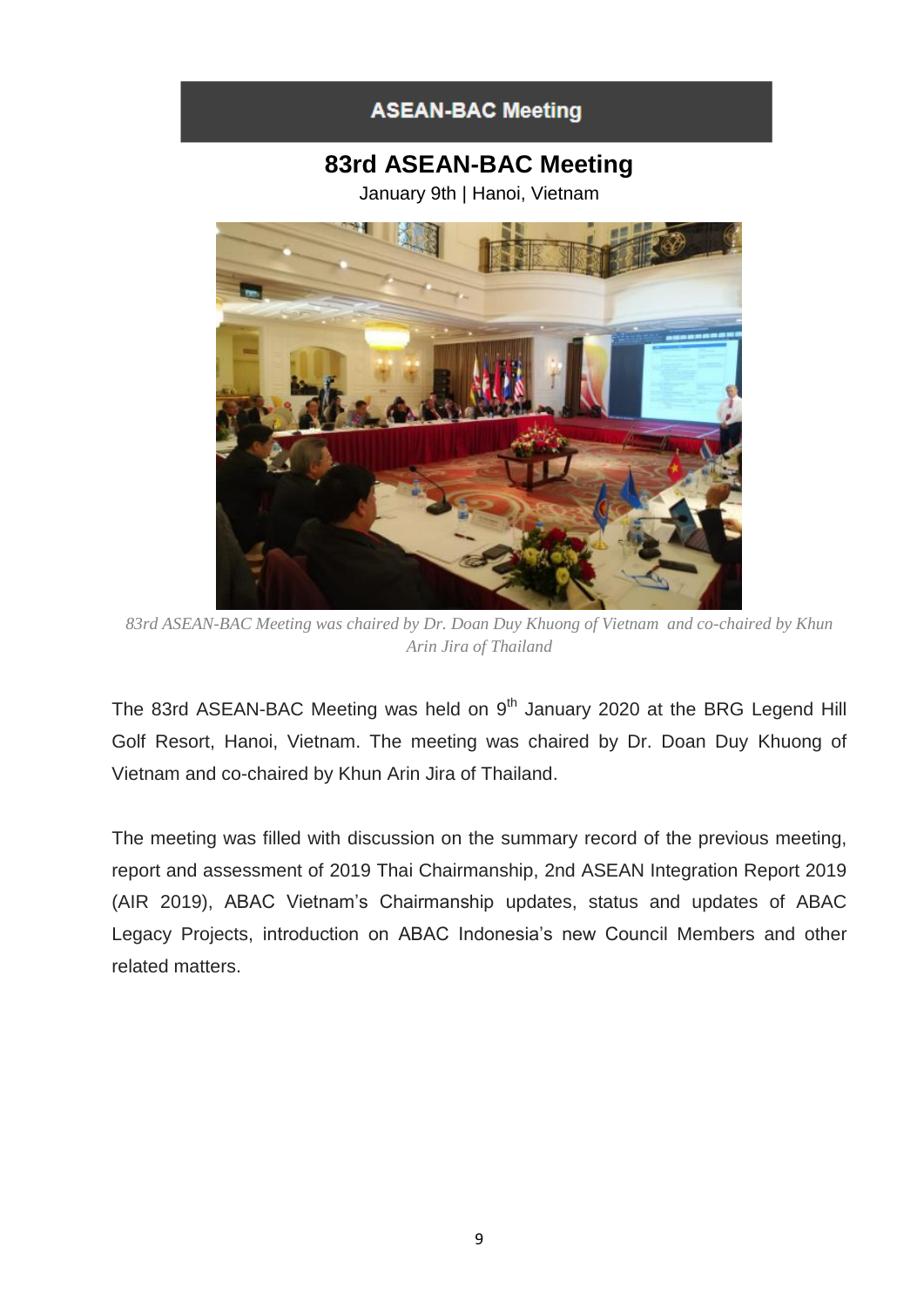

*ASEAN-BAC Council Members and Committee at the 83rd ASEAN-BAC Meeting.*

#### **Brief Report on ABIS/ABA and the Thai Chairmanship 2019**

Khun Arin Jira highlighted the success of ASEAN Business and Investment Summit (ABIS) and ASEAN Business Awards (ABA) in November 2019, citing the unprecedented coffee-talk interview with the former Malaysian Prime Minister, Tun Dr. Mahathir Mohamad. He also announced that the 6 Leaders attending ABIS was a great success.

**Click HERE to know more about ABIS 2019** 

**Click HERE to know more about ABA 2019** 

#### **Assessment of Thai Chairmanship 2019**

ASEAN-BAC Executive Director, Mr. Gil Gonzales presented his brief assessment of ASEAN-BAC's activities during 2019:

- AHEAD Legacy Project, a platform adopted by the government for 4IR and the creation of a working group.

- Focus on the 14 strategic areas that are cross cutting and sectoral issues, all with the common objectives to pursue reforms and empower ASEAN MSMEs.

- Still need to identify champions (internal or JBC partner) of each of the 14 sectors and cross cutting issues.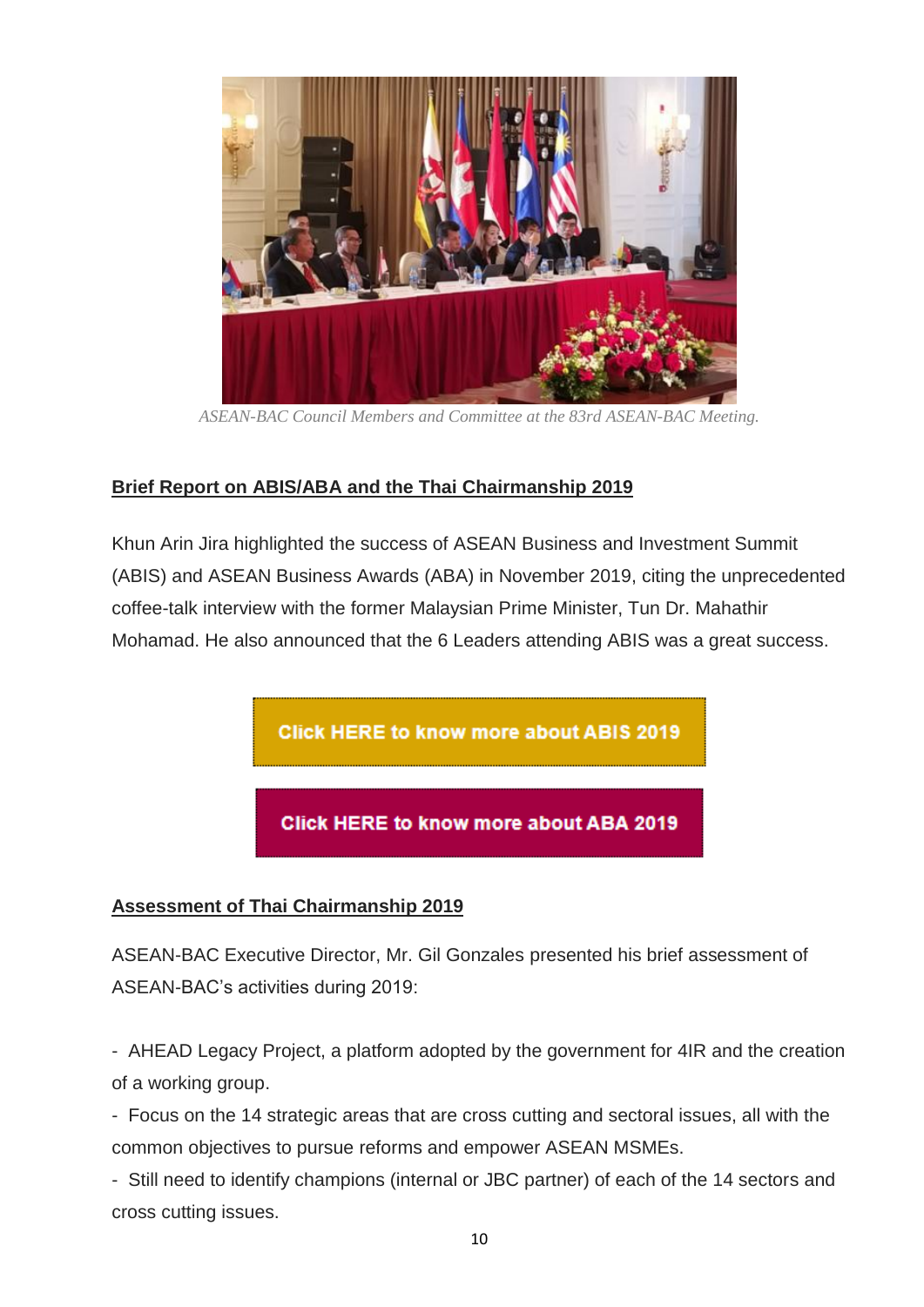- Two important issues: 4IR and Sustainability, that needs to be included in all the above issues

### **Perspective on the Launching of the 2nd ASEAN Integration Report 2019 (AIR 2019)**

Mr. Gonzales briefed the Council on his review of the 2nd AIR 2019, which represents a review of ASEAN priorities and what the Council can do to align with the government priorities. Highlights of his briefing included:

- ASEAN-BAC is involved in 17 or 61% of the total strategic areas in the AEC

- ASEAN-BAC is not involved in 11 or 39% of the total strategic areas in the AEC due to the lack of champions

- Basic Questions: Are we doing too many things? Or are we doing enough?

U Moe Kyaw of Myanmar agreed on the mounting numbers of work to do for ASEAN-BAC under the AEC. He brought up the importance of ASEAN-BAC ushering back ASEAN Chamber of Commerce and Industry (ASEAN CCI), since seven of the 10 AMS are already represented within it.

Tan Sri Munir Majid, Chairman of ASEAN-BAC Malaysia believed the issue with the ASEAN CCI is rather a complex matter, but supported substance work over what is represented. He brought up the G20 summit, which will take place on November in Riyadh and stressed the importance of ASEAN-BAC to speak to the Leaders prior to the summit to get their issues represented by the ASEAN Leaders in the November G20 Summit. Although Indonesia is the only ASEAN Member included in the G20, it is still important for ASEAN-BAC to try to get ASEAN issues to be discussed, such as free trade and rules-based order.

Tan Sri Munir stressed the need for ASEAN-BAC to bring these issues up with the Leaders and the officials in April. Other issues he believed are important include:

- Having the RCEP signed

- Strengthen relationship with China and bring up ASEAN issues, such as the correction of unfair trade with BRI

- Environmental protection caused by the BRI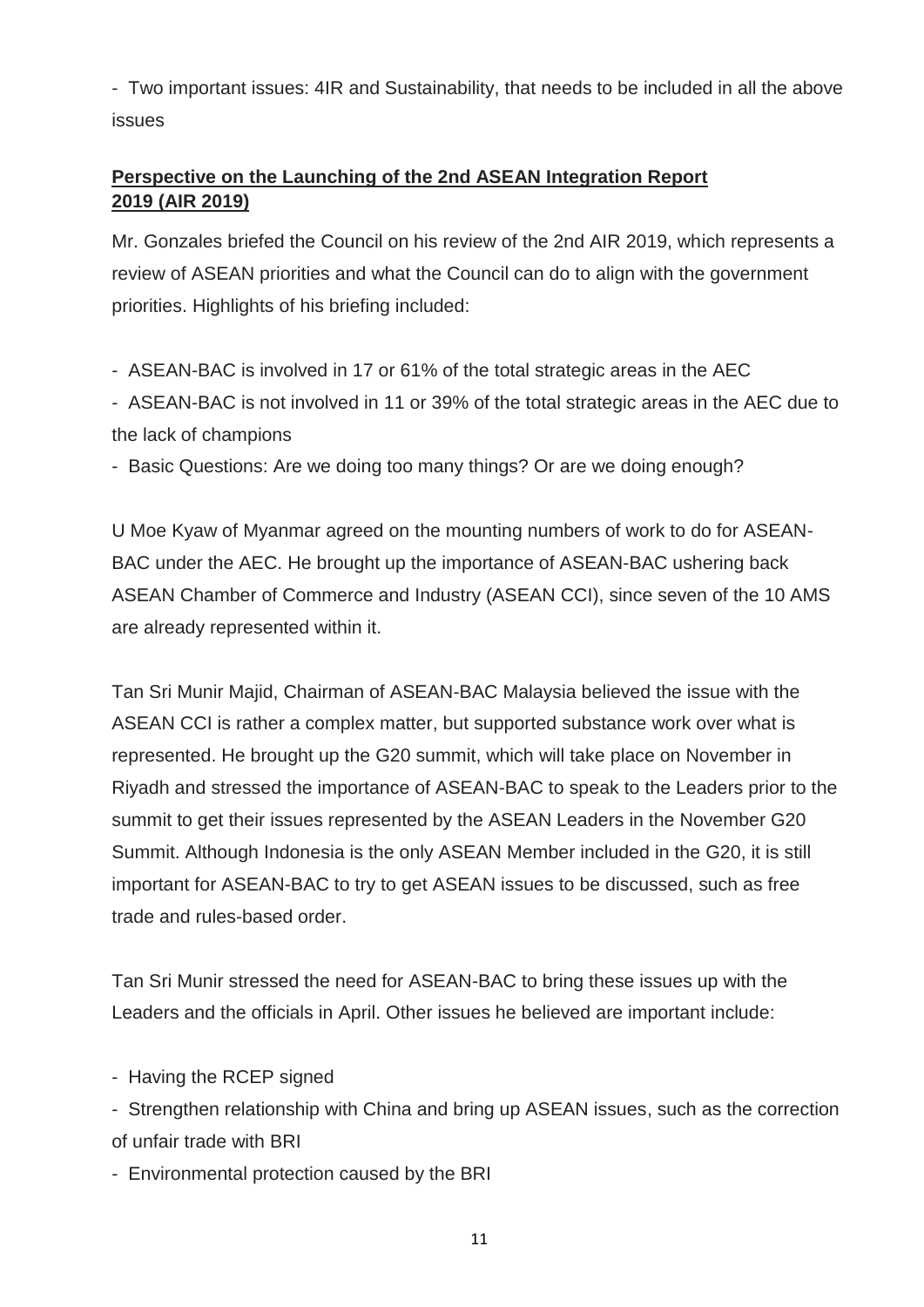

#### **ABAC Vietnam's Chairmanship Updates**

Mr. Vu Anh Duc from Vietnam Chamber of Commerce and Industry (VCCI) explained that the "Digital ASEAN for Sustainable Development" theme promotes a continuation of the innovation, creativity and sense of responsibility. The 2020 Legacy Project will be "Digital Startups Towards ASEAN Resilience and Sustainability" or Digital STARS.

Mr. Duc briefed the Council on ABIS 2020, whose key topics are as follow:

- Strengthening partnership for Sustainable Development
- Technology and Labor Development: Two key pillars of ASEAN 4.0
- Smart agriculture in 4IR
- Green growth and CSR
- Smart logistics in the development of smart cities
- ASEAN Digital Start-up Network

Mr. Duc also explained the Digital STARS Legacy Project, which aims to create an ASEAN-wide entrepreneurial and digital transformation enabling business environment, and facilitate the MSMEs' digital transformation to successfully startup, scale up and sustain their businesses. Its aimed outputs include:

- Policy recommendation on MSMEs digital transformation
- Sharing of best practices for digital startups and provide digital transformation solutions

- Introduction of innovative, affordable and available digital transformation solutions to **MSMSEs** 

#### **ABAC Legacy Projects Status**

1. ASEAN-BAC Singapore (SGConnectTM, Digitize ASEAN Summit)

Dr. Robert Yap of Singapore updated on some of the cities chosen for the pilot in 2019 were Hanoi, Ho Chi Minh City, and Gaguig, and hope for 2020-2021 to expand to Thailand, Indonesia, Malaysia, and the CLM countries. In Vietnam,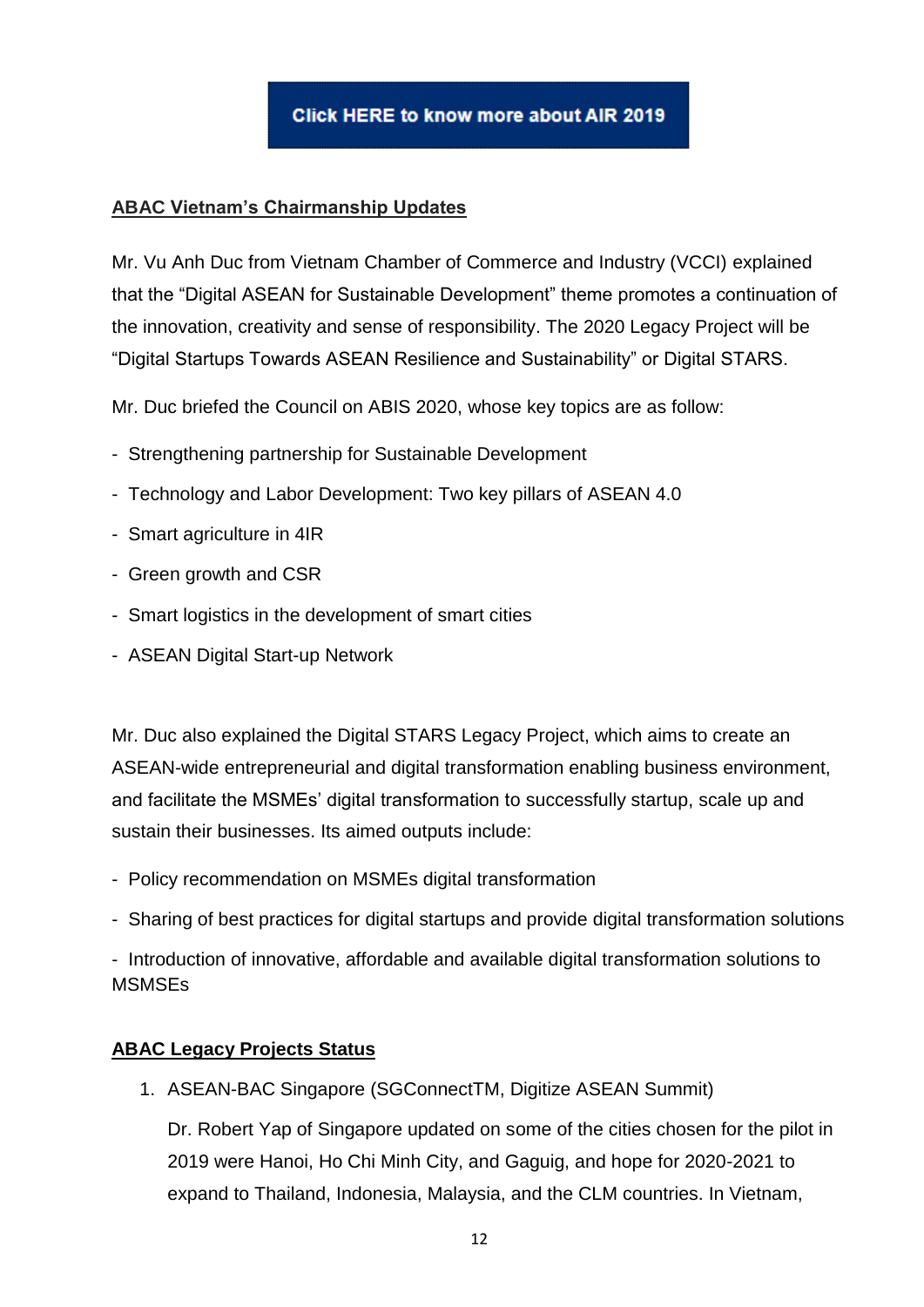SGConnect is in a joint venture with T&T Group to develop an international logistics center and an inland port.

2. ASEAN-BAC Philippines (Women in Business and AMEN)

Mr. Gil Gonzales updated on the end of Phase 1 of AMEN, which was piloted in Malaysia, Indonesia, and the Philippines. The first phase was a success and are now looking into continuing with Phase 2 where the project plans to launch in the rest of the seven countries. He also recognized the initiative in Cambodia, funded by their Young Entrepreneurs Association of Cambodia with their own AMEN Pilot run in Phnom Penh on October 2019.

3. ASEAN-BAC Malaysia (ASEAN Financial Inclusion Solution, MSME and Healthcare, APEC Chairmanship)

Tan Sri Munir updated that Malaysian Legacy Project has changed the name to ASEAN Financial Inclusion Solutions (AFIS) since GAX, the original fintech company running the legacy project, has switched to robo-advisory. Under this robo-advisory, one can open an online investment account for as little as USD \$50, with an average return rate of 7-9%.

4. ASEAN-BAC Thailand (AHEAD and Digital Trade Connect)

Khun Arin Jira informed that on AHEAD, he is in the process of assembling a working group. He plans to hold an AHEAD seminar on facing the 4IR around July 2020 and is currently working with the Ministry of Commerce on its realization. Locally, they are planning to hold 2 seminars in Thailand.

Khun Kobsak Duangdee of Thailand updated the Council on Digital Trade Connect Legacy Project, also knowns as the ASEAN Regional Digital Trade Transformation. Its purpose is to transform the end-to-end current practices and processes related to B2B international trade transaction from paper and manual processes to digital end-to-end by establishing the National Digital Trade Platform (NDTP) in each country

5. ASEAN-BAC Brunei (TVET)

YB Yanty Rahman of Brunei and Chair of the JBC TVET Working Group updated the Council on the ASEAN Future Workforce Council (AFWC). She updated on the activities by the AFWFC post August 2019 wherein she first presented on the